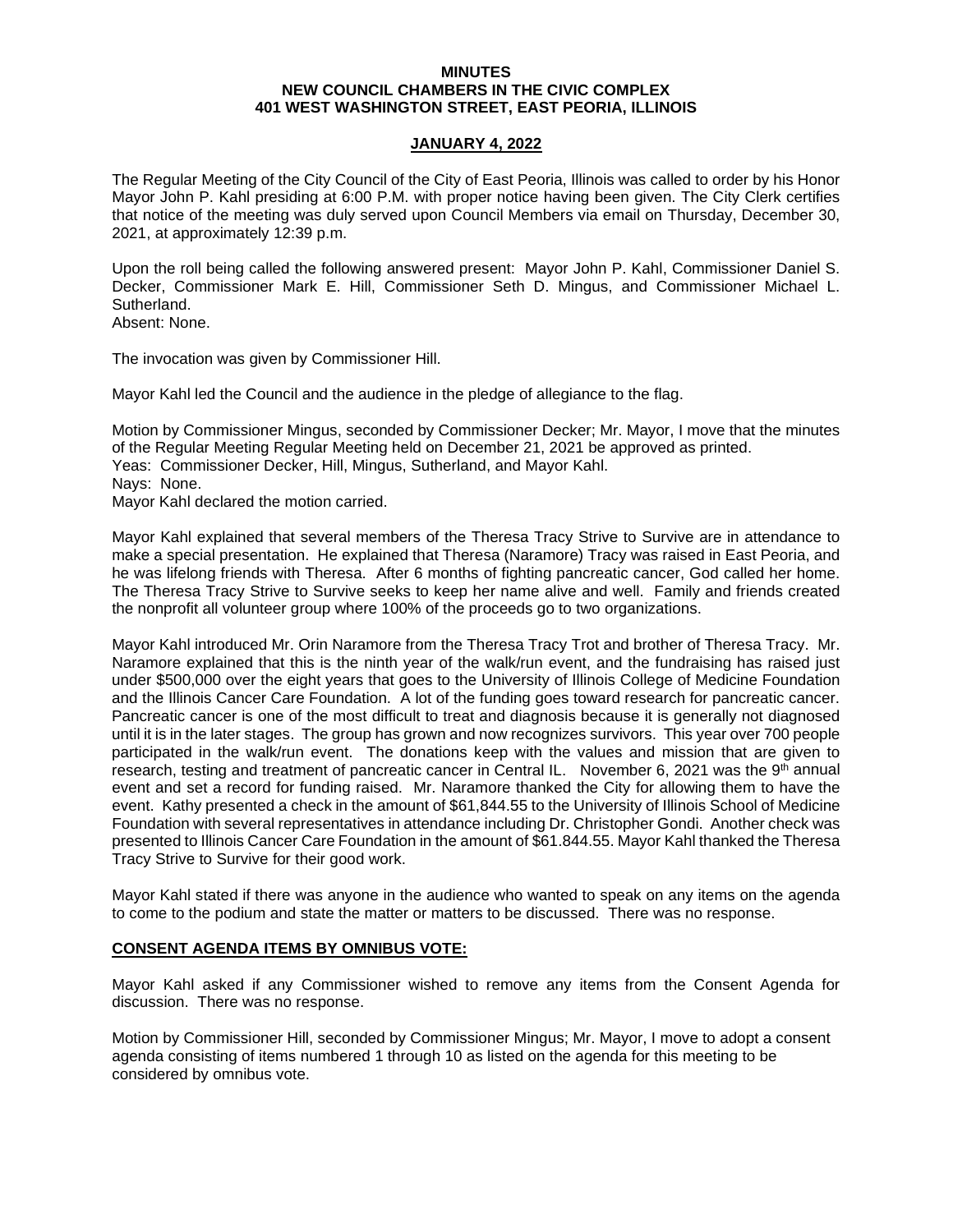Item Number 1 - Adoption of Resolution Number 2122-091 – Resolution to Approve Payment of the Schedule of Bills Listed on Schedule Number 16 in the amount of \$1,119,753.96.

Item Number 2 - Adoption of Ordinance Number 4621 on its Second Reading – (AN ORDINANCE AUTHORIZING A SPECIAL USE FOR PROPERTY LOCATED AT 212 LILAC LANE IN THE CITY OF EAST PEORIA, TAZEWELL COUNTY, ILLINOIS.)

Item Number 3 - Adoption of Ordinance Number 4622 on its Second Reading – (AN ORDINANCE AUTHORIZING A SPECIAL USE FOR PROPERTY LOCATED AT 290 S. MAIN STREET IN THE CITY OF EAST PEORIA, TAZEWELL COUNTY, ILLINOIS.)

Item Number 4 - Adoption of Ordinance Number 4623 on its Second Reading – (AN ORDINANCE PROVIDING FOR THE VACATION OF A PORTION OF THE TAYLOR STREET RIGHT-OF-WAY AND RETENTION OF CITY UTILITY EASEMENT.)

Item Number 5 - Adoption of Ordinance Number 4624 on its Second Reading – (AN ORDINANCE AMENDING ZONING REGULATIONS IN TITLE 5 OF THE EAST PEORIA CITY CODE FOR SPECIAL USES ALLOWED IN B-1 BUSINESS DISTRICTS TO INCLUDE EVENTS CENTERS.)

Item Number 6 - Adoption of Ordinance Number 4625 on its Second Reading - (AN ORDINANCE CHANGING THE ZONING CLASSIFICATION OF CERTAIN REAL PROPERTY LOCATED AT 125 CHESTNUT DRIVE IN THE CITY OF EAST PEORIA, TAZEWELL COUNTY, ILLINOIS.)

Item Number 7 - Adoption of Resolution Number 2122-088 on its Second Reading – (A RESOLUTION APPROVING AN AGREEMENT WITH IDOT FOR PEDESTRIAN SIDEWALK CONSTRUCTION AND MAINTENANCE FOR CEDAR STREET EXTENSION REPLACEMENT PROJECT.)

Item Number 8 - Adoption of Resolution Number 2122-086 on its Second Reading – (A RESOLUTION APPROVING THE WOODLAWN LIFT STATION CONTROLS UPGRADE PROJECT BY CONCENTRIC INTEGRATION IN THE AMOUNT OF \$60,520.)

Item Number 9 - Adoption of Resolution Number 2122-087 on its Second Reading – (A RESOLUTION APPROVING THE PURCHASE OF PRACTICE AMMUNITION FROM RAY O'HERRON COMPANY, INC. FOR THE POLICE DEPARTMENT.)

Item Number 10 - Adoption of Resolution Number 2122-089 on its Second Reading – (A RESOLUTION APPROVING THE PURCHASE OF FOUR PATROL VEHICLES WITH UPFITTING COSTS INCLUDED FOR A PRICE NOT TO EXCEED \$120,000 FOR THE POLICE DEPARTMENT.)

Yeas: Commissioners Decker, Hill, Mingus, Sutherland, and Mayor Kahl. Nays: None. Mayor Kahl declared the motion carried.

Motion by Commissioner Hill, seconded by Commissioner Decker; Mr. Mayor, I move you that Items numbered 1 through 10 listed on the Consent Agenda be hereby approved and adopted, the items numbered 2 through 10 having been read once by their title and having laid on the table for no less than one week for public inspection be adopted as presented.

Item Number 1 - Adoption of Resolution Number 2122-091 – Resolution to Approve Payment of the Schedule of Bills Listed on Schedule Number 16 in the amount of \$1,119,753.96. (Adopted by omnibus vote)

Item Number 2 - Adoption of Ordinance Number 4621 on its Second Reading – (AN ORDINANCE AUTHORIZING A SPECIAL USE FOR PROPERTY LOCATED AT 212 LILAC LANE IN THE CITY OF EAST PEORIA, TAZEWELL COUNTY, ILLINOIS.) (Adopted by omnibus vote)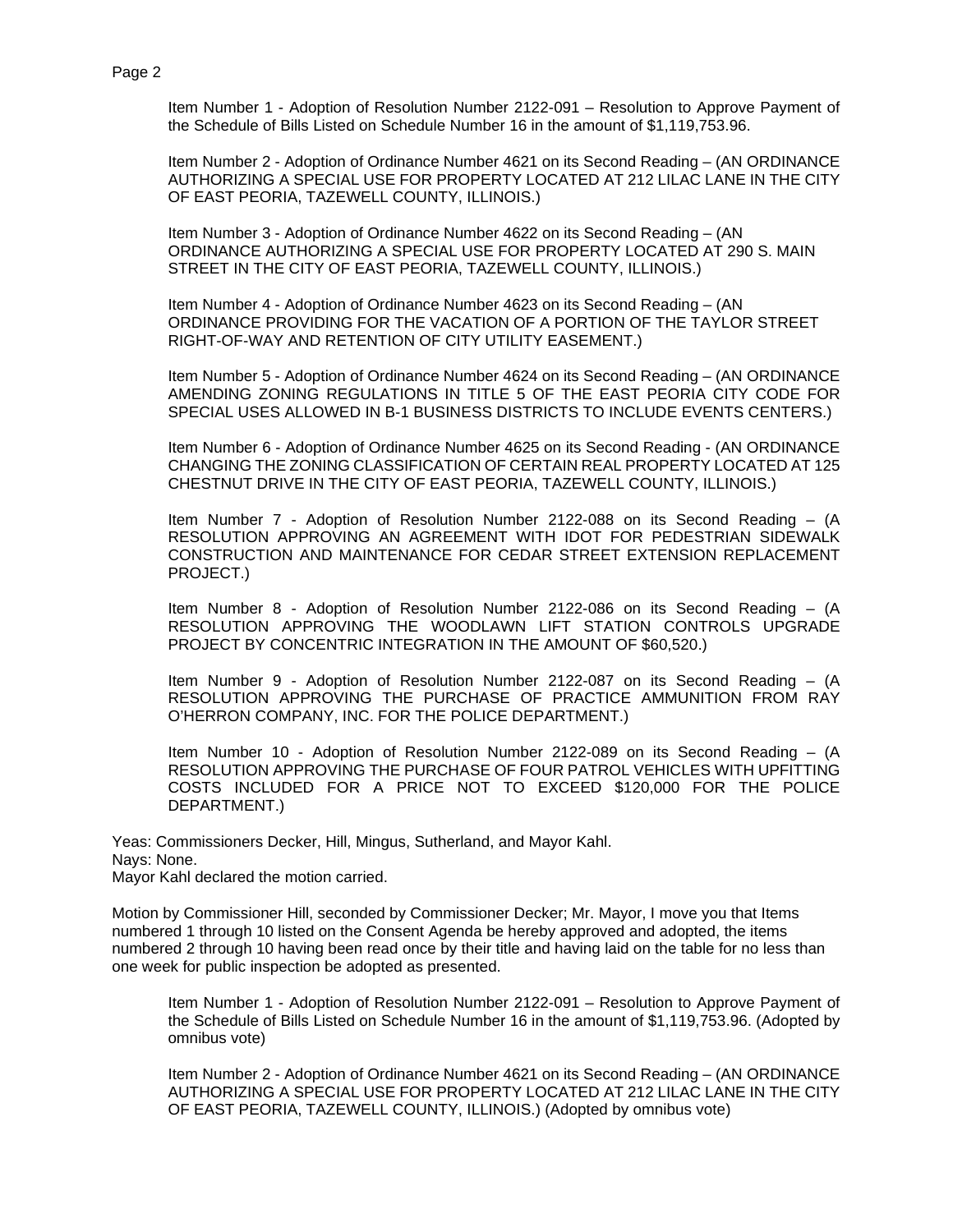#### Page 3

Item Number 3 - Adoption of Ordinance Number 4622 on its Second Reading – (AN ORDINANCE AUTHORIZING A SPECIAL USE FOR PROPERTY LOCATED AT 290 S. MAIN STREET IN THE CITY OF EAST PEORIA, TAZEWELL COUNTY, ILLINOIS.) (Adopted by omnibus vote)

Item Number 4 - Adoption of Ordinance Number 4623 on its Second Reading – (AN ORDINANCE PROVIDING FOR THE VACATION OF A PORTION OF THE TAYLOR STREET RIGHT-OF-WAY AND RETENTION OF CITY UTILITY EASEMENT.) (Adopted by omnibus vote)

Item Number 5 - Adoption of Ordinance Number 4624 on its Second Reading – (AN ORDINANCE AMENDING ZONING REGULATIONS IN TITLE 5 OF THE EAST PEORIA CITY CODE FOR SPECIAL USES ALLOWED IN B-1 BUSINESS DISTRICTS TO INCLUDE EVENTS CENTERS.) (Adopted by omnibus vote)

Item Number 6 - Adoption of Ordinance Number 4625 on its Second Reading - (AN ORDINANCE CHANGING THE ZONING CLASSIFICATION OF CERTAIN REAL PROPERTY LOCATED AT 125 CHESTNUT DRIVE IN THE CITY OF EAST PEORIA, TAZEWELL COUNTY, ILLINOIS.) (Adopted by omnibus vote)

Item Number 7 - Adoption of Resolution Number 2122-088 on its Second Reading – (A RESOLUTION APPROVING AN AGREEMENT WITH IDOT FOR PEDESTRIAN SIDEWALK CONSTRUCTION AND MAINTENANCE FOR CEDAR STREET EXTENSION REPLACEMENT PROJECT.) (Adopted by omnibus vote)

Item Number 8 - Adoption of Resolution Number 2122-086 on its Second Reading – (A RESOLUTION APPROVING THE WOODLAWN LIFT STATION CONTROLS UPGRADE PROJECT BY CONCENTRIC INTEGRATION IN THE AMOUNT OF \$60,520.) (Adopted by omnibus vote)

Item Number 9 - Adoption of Resolution Number 2122-087 on its Second Reading – (A RESOLUTION APPROVING THE PURCHASE OF PRACTICE AMMUNITION FROM RAY O'HERRON COMPANY, INC. FOR THE POLICE DEPARTMENT.) (Adopted by omnibus vote)

Item Number 10 - Adoption of Resolution Number 2122-089 on its Second Reading – (A RESOLUTION APPROVING THE PURCHASE OF FOUR PATROL VEHICLES WITH UPFITTING COSTS INCLUDED FOR A PRICE NOT TO EXCEED \$120,000 FOR THE POLICE DEPARTMENT.) (Adopted by omnibus vote)

Yeas: Commissioners Decker, Hill, Mingus, Sutherland, and Mayor Kahl. Nays: None. Mayor Kahl declared the motion carried and the items adopted by omnibus vote designation.

Motion by Commissioner Hill, seconded by Commissioner Sutherland; Mr. Mayor, I move you that Ordinance No. 4611 hereto attached, (AN ORDINANCE REGARDING THE SALARY OF THE CITY'S MAYOR SERVING FULL TIME SUBSEQUENT TO THE 2023 MUNICIPAL ELECTION) be accepted on its first reading as read by its title, and be laid on the table for no less than one week for public inspection.

Commissioner Hill commented on the original ordinance number 2777 that established the Mayor and Commissioner salary. The Mayor has been operating as city administrator role as well as doing the Mayoral role. In looking at the salary, a Mayor that was serving as a Mayor and City Administrator the wage was not reflective as someone in that role. This ordinance seeks to make that amount \$98,915 after the 2023 election if there is a Mayor serving in the capacity as the Mayor and City Administrator role. The next Mayor may get paid this amount if they do the City Administrator duties. Not hiring a City Administrator has saved the salary of the City Administrator that was \$120,000 without benefits for the last City Administrator. If the City Council decides that a City Administrator is needed, then the Mayor will roll back and receive the lower salary.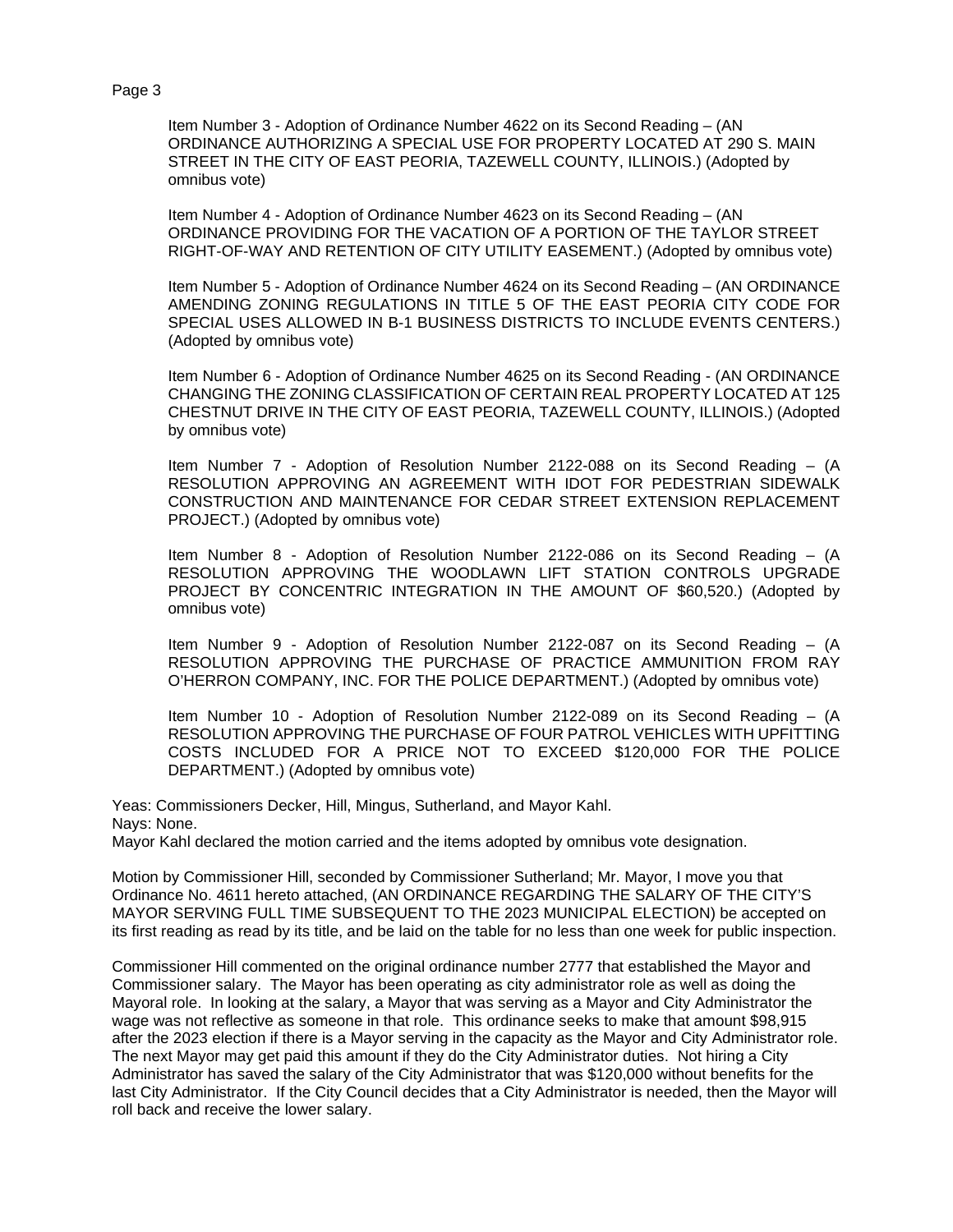### Page 4

Commissioner Mingus explained that this gives clarity between a Mayor doing City Administrator duties in addition to Mayoral duties on a fulltime basis. City Attorney Scott Brunton explained that this change creates three different options for Mayor and rates of pay depending on those duties that being fulfilled. Those three different options are Mayor as part-time, Mayor as Fulltime without City Administrator duties, and fulltime Mayor with City Administrator executive officer duties. It depends on the duties that the Mayor takes on. Fulltime Mayor can still serve and hire a City Administrator then the salary would decrease as he is not acting as Chief Executive Officer. Commissioner Mingus feels that this would be a good change.

Commissioner Decker commented on the Commission Form of Government. He feels that he likes the Commission Form of Government. The current Mayor is putting in the time and effort that is put into as the Mayor and City Administrator is done at over 40 hours a week. He explained that he has talked with Attorney Dennis Triggs. He explained that it is important to make the Mayor a position that people with that talent would be willing to do. He likes that there are three options for Mayor and sees that this has worked well for the last couple of years. This takes effect after the next election. He feels that it is necessary, and he will support it.

Commissioner Sutherland explained that he is in total support. He likes that this gives the option of three different levels of Mayor and gives different options.

Mayor Kahl explained that will abstain from voting due to his position. He explained that he has not been a part of the process on the ordinance. The amount paid to elected officials must be established at least 180 days before the next election and the pay cannot be increased the term of office. The increases for salary are based on the Consumer Price Index.

Yeas: Commissioners Decker, Hill, Mingus, and Sutherland. Nays: None. Abstain: Mayor Kahl. Mayor Kahl declared the motion carried.

Resolution No. 2122-090 by Commissioner Decker, seconded by Commissioner Mingus; BE IT RESOLVED BY THE COUNCIL OF THE CITY OF EAST PEORIA, ILLINOIS that Resolution No. 2122- 090, hereto attached, a Resolution Authorizing and Directing the Payment of an Invoice from Mack Sales and Service of Decatur – Morton for the Emergency Repair of a Solid Waste Department Garbage Truck in the amount of \$11,964.81, be approved. Mr. Mayor, I move you that this Resolution No. 2122-090 be accepted on its first reading as read by its title, and be laid on the table for no less than one week for public inspection.

Commissioner Decker commented on the repair of the garbage truck. The garbage trucks are used every day, and this was not a normal repair as it difficult to complete. The repair dealt with the drive train of the rear axles.

Yeas: Commissioners Decker, Hill, Mingus, Sutherland, and Mayor Kahl. Nays: None. Mayor Kahl declared the motion carried.

Mayor Kahl stated if there was anyone in the audience who wanted to speak on any items not on the agenda to come to the podium state the matter or matters to be discussed.

Deputy Chief of Police David Horn came up to the podium. He explained that the Police Department is taking application to hire new and experienced Police Officers and that the department needs more men and women like Officer Klyber. He commented on Officer Klyber and the incident that has injured Officer Klyber. DC Horn explained that Officer Klyber is a fighter, and he hopes that he will be back in uniform.

Mayor Kahl asked for any additional comments from the audience. There was no response.

Mayor Kahl then asked for comments from Council.